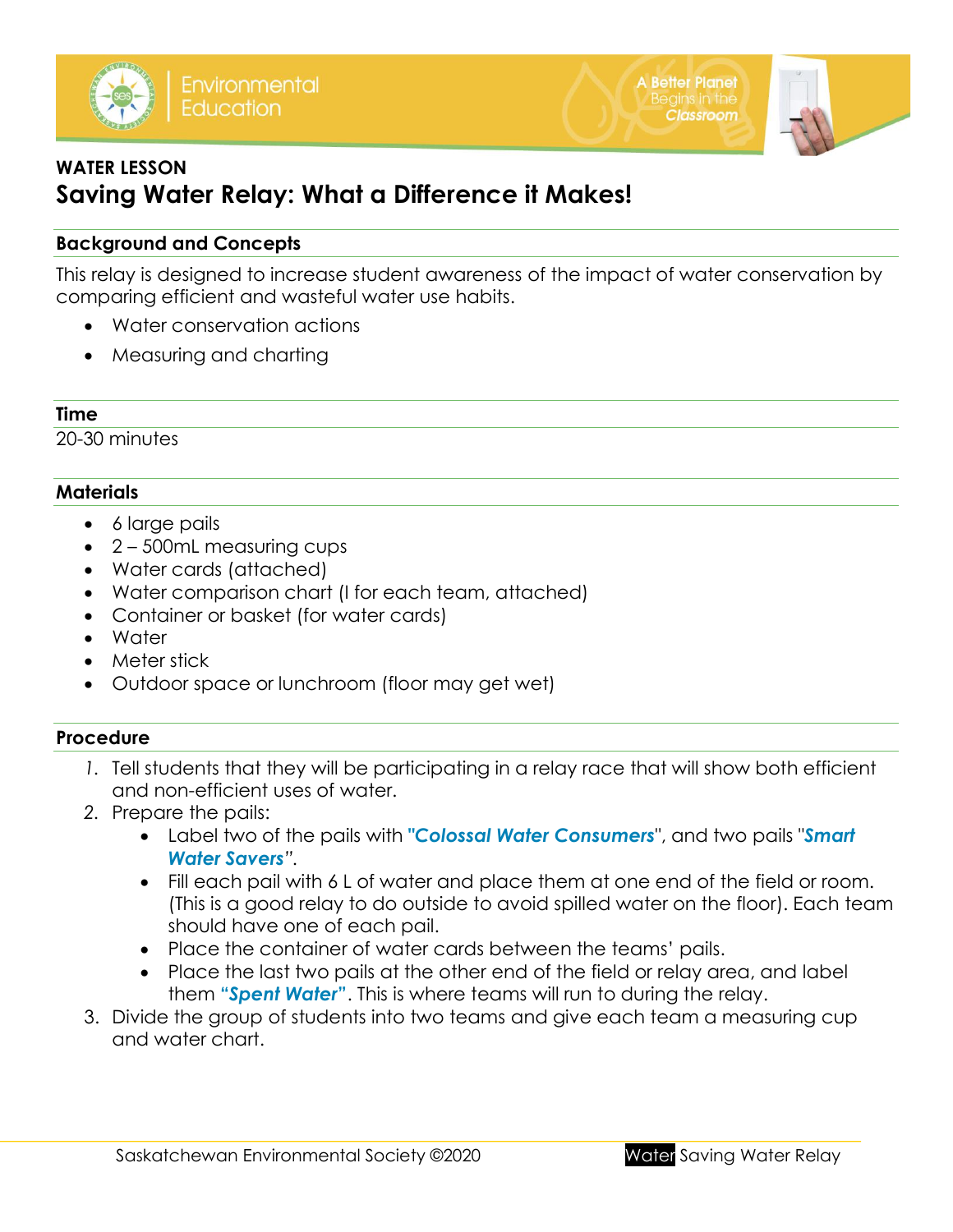

- 4. Relay Instructions:
	- One team member from each team runs to the water card basket and takes a card. A smiley face on the card will represent a *Smart Water Savers* action; a frowning face represents a *Colossal Water Consumers* action.
	- They will go to either the Colossal Water Consumers, or the Smart Water Savers pails and use their measuring cup to withdraw the amount of water indicated on their ticket.
	- They run with the water to pour it into their teams' "Spent Water" pail.
	- They run back to pass on the measuring cup to the next member of their team, who takes a card, measures out the correct amount of water and runs to put it in the "Spent Water" bucket.
	- Continue the relay until all students have had a turn to run or have used up all the tickets.
	- Once students have completed their turn, they write down the amount of water they used on the water chart.
- 5. Compare the remaining water in the Smart Water Savers and Colossal Water Consumers pails by having students either measure water height (using the meter stick), or water volume (using the measuring cups), or by making a visual comparison.
- 6. Using the information on the water charts or from the water cards, students can "do the math" and create graphs that compare water use between the Smart Water Savers and the Colossal Water Consumers actions.

## **Discussion**

- What do students observe when they look at the water Savers and Consumers pails?
- Look at some of the specific water card examples. Discuss different behaviours and how these either conserve or consume water?
- What are some ways students conserve water at home and at school?
- Why is conserving water important?

#### **Going Further**

- Look at the actions on the water charts. Ask students to analyze their own daily water use – which of these actions do they do?
- Have students record their water use at home for 1 day, estimating their water use for bathing, drinking, washing or water used in the toilet. Or, use these resources to audit and take action to reduce water at home.
	- o [Read the Meter, Make a Change \(Water Meter\)](http://environmentalsociety.ca/wp-content/uploads/2020/09/Adapted-Audit-Reading-water-meters.pdf)
	- o [Home Water Audit](http://environmentalsociety.ca/wp-content/uploads/2014/10/Home-Water-Audit-UPDATED.pdf)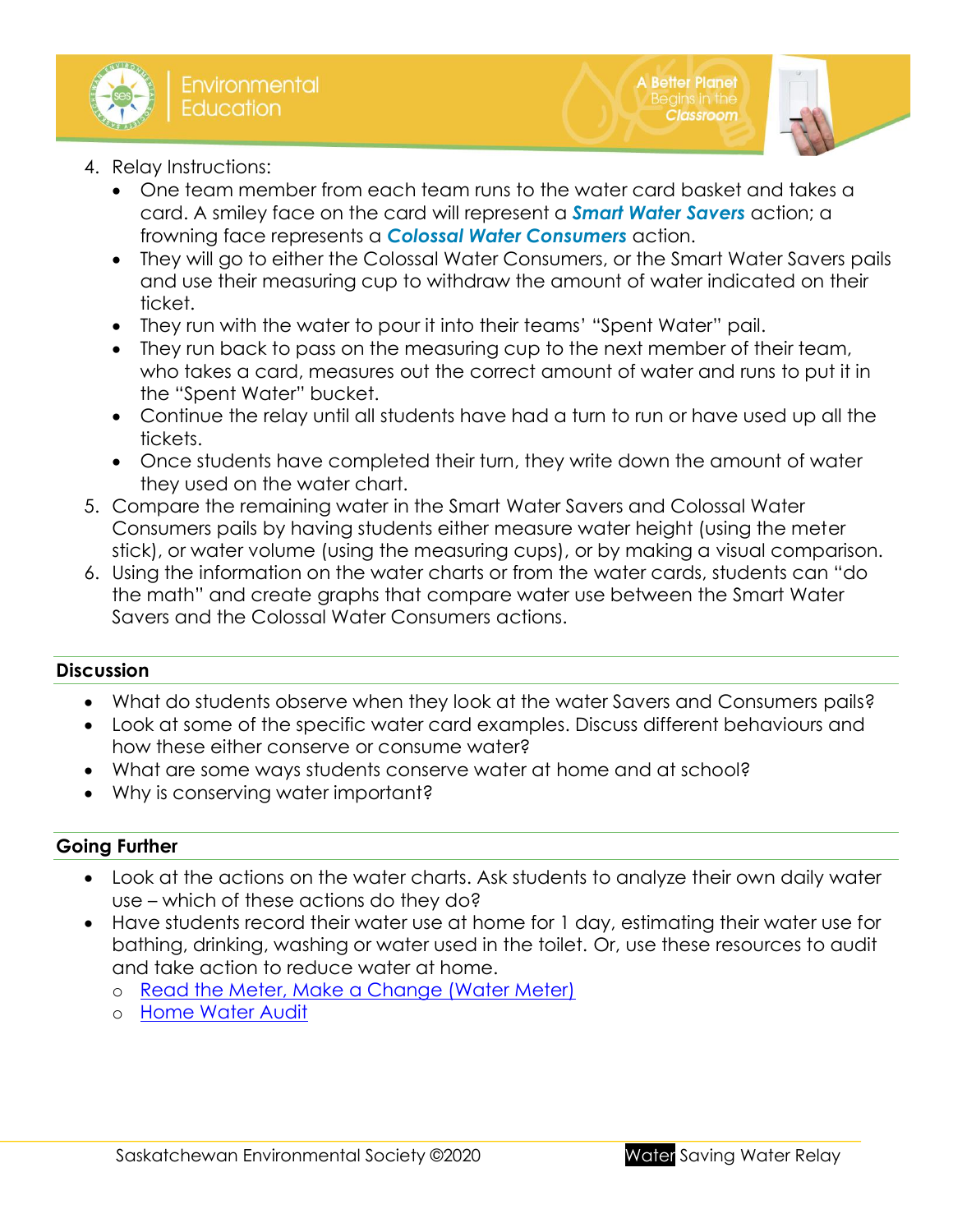

#### **Additional Resources**

Water Footprint Calculators:

- [http://environment.nationalgeographic.com/environment/freshwater/water-footprint](http://environment.nationalgeographic.com/environment/freshwater/water-footprint-calculator/)[calculator/](http://environment.nationalgeographic.com/environment/freshwater/water-footprint-calculator/)
- <http://www.waterfootprint.org/?page=cal/WaterFootprintCalculator>

[SES water conservation tips](http://environmentalsociety.ca/category/tips/)

### **Curriculum Connections**

**Grade 2 Mathematics [SS2.2](https://www.edonline.sk.ca/webapps/moe-curriculum-BB5f208b6da4613/CurriculumOutcomeContent?id=146&oc=78376)** Demonstrate understanding of non-standard units for measurement of mass by: describing the choice and appropriate use of non-standard units, estimating, measuring, comparing and analyzing measurements. **[SP2.1](https://www.edonline.sk.ca/webapps/moe-curriculum-BB5f208b6da4613/CurriculumOutcomeContent?id=146&oc=78406)** Demonstrate understanding of concrete graphs and pictographs.

**Science [AW2.1](https://www.edonline.sk.ca/webapps/moe-curriculum-BB5f208b6da4613/CurriculumOutcomeContent?id=55&oc=24473)** Investigate properties of air and water (in all three states of matter) within their environment. **[AW2.2](https://www.edonline.sk.ca/webapps/moe-curriculum-BB5f208b6da4613/CurriculumOutcomeContent?id=55&oc=24484)** Assess the importance of air and water for the health and survival of living things, including self, and the environment.

**Grade 3 Mathematics [N3.1](https://www.edonline.sk.ca/webapps/moe-curriculum-BB5f208b6da4613/CurriculumOutcomeContent?id=147&oc=78165)** Demonstrate understanding of whole numbers to 1000 (concretely, pictorially, physically, orally, in writing, and symbolically) including: representing (including place value), describing, estimating with referents, comparing two numbers, ordering three or more numbers.

**[N3.2](https://www.edonline.sk.ca/webapps/moe-curriculum-BB5f208b6da4613/CurriculumOutcomeContent?id=147&oc=78183)** Demonstrate understanding of addition of whole numbers with answers to 1000 and their corresponding subtractions (limited to 1, 2, and 3-digit numerals) including: representing strategies for adding and subtracting concretely, pictorially, and symbolically, solving situational questions involving addition and subtraction, estimating using personal strategies for adding and subtracting.

**[P3.1](https://www.edonline.sk.ca/webapps/moe-curriculum-BB5f208b6da4613/CurriculumOutcomeContent?id=147&oc=78222)**Demonstrate understanding of increasing and decreasing patterns including: observing and describing, extending, comparing, creating patterns using manipulatives, pictures, sounds, and actions.

**[SS3.3](https://www.edonline.sk.ca/webapps/moe-curriculum-BB5f208b6da4613/CurriculumOutcomeContent?id=147&oc=78267)** Demonstrate understanding of linear measurement (cm and m) including: selecting and justifying referents, generalizing the relationship between cm and m, estimating length and perimeter using referents, measuring and recording length, width, height, and perimeter. **[SP3.1](https://www.edonline.sk.ca/webapps/moe-curriculum-BB5f208b6da4613/CurriculumOutcomeContent?id=147&oc=78298)** Demonstrate understanding of first-hand data using tally marks, charts, lists, bar graphs, and line plots (abstract pictographs), through: collecting, organizing, and representing, solving situational questions.

**Grade 4 Mathematics [N4.1](https://www.edonline.sk.ca/webapps/moe-curriculum-BB5f208b6da4613/CurriculumOutcomeContent?id=148&oc=79167)** Demonstrate an understanding of whole numbers to 10 000 (pictorially, physically, orally, in writing, and symbolically) by: representing, describing, comparing two numbers, ordering three or more numbers. **[N4.2](https://www.edonline.sk.ca/webapps/moe-curriculum-BB5f208b6da4613/CurriculumOutcomeContent?id=148&oc=79183)** Demonstrate an understanding of addition of whole numbers with answers to 10 000 and their corresponding subtractions (limited to 3 and 4-digit numerals) by: using personal strategies for adding and subtracting, estimating sums and differences, solving problems involving addition and subtraction. **[P4.1](https://www.edonline.sk.ca/webapps/moe-curriculum-BB5f208b6da4613/CurriculumOutcomeContent?id=148&oc=79247)** Demonstrate an understanding of patterns and relations by:, identifying and describing patterns and relations in a chart, table or diagram,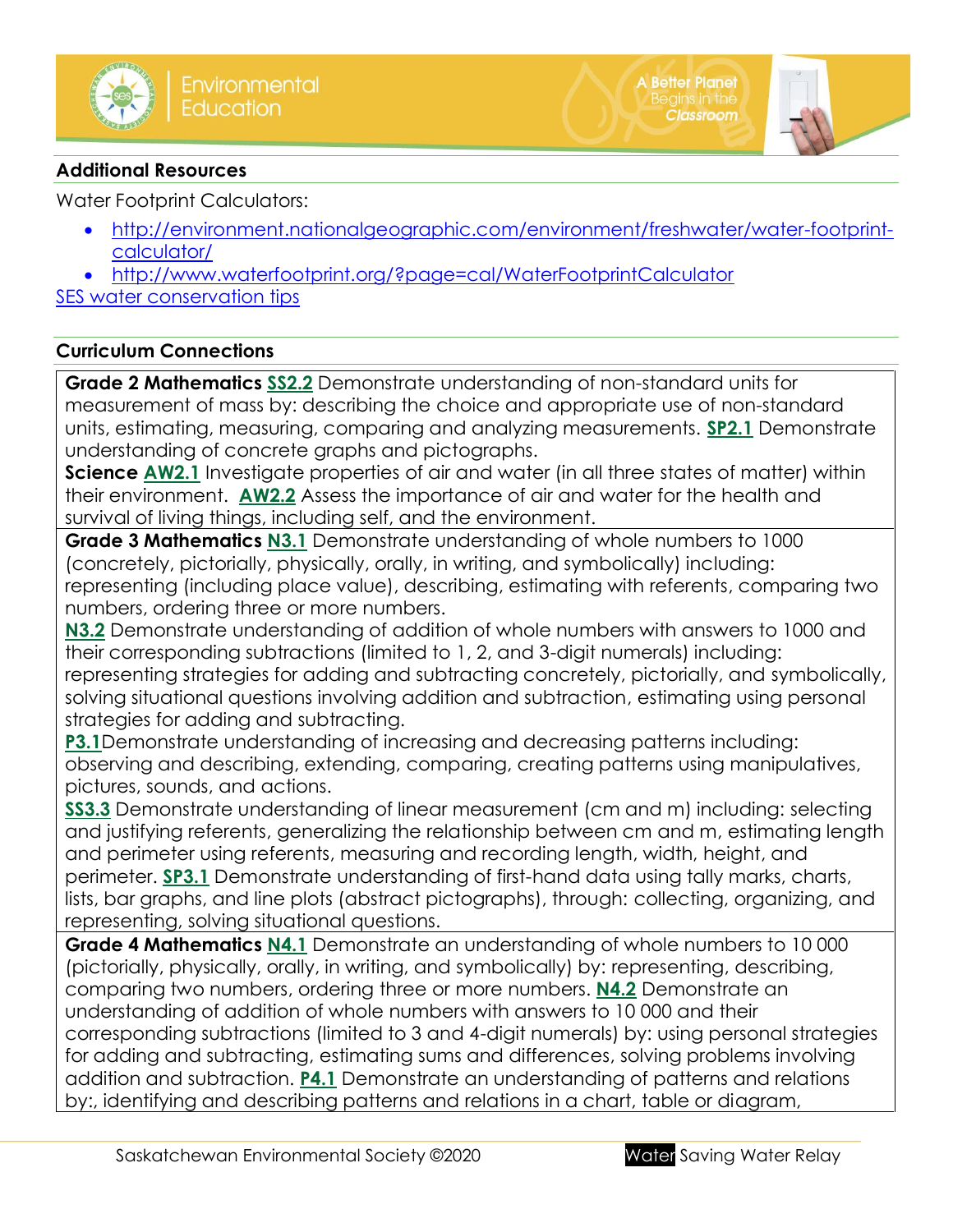

reproducing patterns and relations in a chart, table, or diagram using manipulatives, creating charts, tables, or diagrams to represent patterns and relations, solving problems involving patterns and relations

**Grade 5 Mathematics [N5.4](https://www.edonline.sk.ca/webapps/moe-curriculum-BB5f208b6da4613/CurriculumOutcomeContent?id=149&oc=78446)** Develop and apply personal strategies for estimation and computation including: front-end rounding, compensation, compatible numbers. **[SS5.2](https://www.edonline.sk.ca/webapps/moe-curriculum-BB5f208b6da4613/CurriculumOutcomeContent?id=149&oc=78504)** Demonstrate understanding of measuring length (mm) by: selecting and justifying referents for the unit mm, modelling and describing the relationship between mm, cm, and m units. **[SS5.4](https://www.edonline.sk.ca/webapps/moe-curriculum-BB5f208b6da4613/CurriculumOutcomeContent?id=149&oc=78517)** Demonstrate understanding of capacity by: describing the relationship between mL and L, selecting and justifying referents for mL or L units, estimating capacity by using referents for mL or L, measuring and recording capacity (mL or L).

**[SP5.1](https://www.edonline.sk.ca/webapps/moe-curriculum-BB5f208b6da4613/CurriculumOutcomeContent?id=149&oc=78545)** Differentiate between first-hand and second-hand data. **[SP5.2](https://www.edonline.sk.ca/webapps/moe-curriculum-BB5f208b6da4613/CurriculumOutcomeContent?id=149&oc=78550)** Construct and interpret double bar graphs to draw conclusions. **[SP5.3](https://www.edonline.sk.ca/webapps/moe-curriculum-BB5f208b6da4613/CurriculumOutcomeContent?id=149&oc=78554)** Describe, compare, predict, and test the likelihood of outcomes in probability situations.

**Social Studies RW5.1**Explain the importance of sustainable management of the environment to Canada's future.

**Grade 6 Mathematics [P6.1](https://www.edonline.sk.ca/webapps/moe-curriculum-BB5f208b6da4613/CurriculumOutcomeContent?id=150&oc=78627)** Extend understanding of patterns and relationships in tables of values and graphs. **[SP6.1](https://www.edonline.sk.ca/webapps/moe-curriculum-BB5f208b6da4613/CurriculumOutcomeContent?id=150&oc=78706)** Extend understanding of data analysis to include: line graphs, graphs of discrete data, data collection through questionnaires, experiments, databases, and electronic media, interpolation and extrapolation.

**Grade 7 Mathematics [P7.1](https://www.edonline.sk.ca/webapps/moe-curriculum-BB5f208b6da4613/CurriculumOutcomeContent?id=151&oc=78786)** Demonstrate an understanding of the relationships between oral and written patterns, graphs and linear relations.

**Social Studies [RW7.3](https://www.edonline.sk.ca/webapps/moe-curriculum-BB5f208b6da4613/CurriculumOutcomeContent?id=170&oc=83901)** Assess the ecological stewardship of economies of Canada and the circumpolar and Pacific Rim countries.

**Grade 8 Health Education [USC8.6](https://www.edonline.sk.ca/webapps/moe-curriculum-BB5f208b6da4613/CurriculumOutcomeContent?id=52&oc=76670)** Examine and assess the concept of sustainability from many perspectives, and develop an understanding of its implications for the well-being of self, others, and the environment. **[AP8.10](https://www.edonline.sk.ca/webapps/moe-curriculum-BB5f208b6da4613/CurriculumOutcomeContent?id=52&oc=76714)** Design, implement, and evaluate three sevenday action plans that establish multiple supports for responsible health action related to family roles and responsibilities, non-curable infections/diseases, violence and abuse, body image, sustainability, and sexual health.

**Mathematics [SP8.1](https://www.edonline.sk.ca/webapps/moe-curriculum-BB5f208b6da4613/CurriculumOutcomeContent?id=152&oc=110837)** Analyze the modes of displaying data and the reasonableness of conclusions.

**Science: [WS8.1](https://www.edonline.sk.ca/webapps/moe-curriculum-BB5f208b6da4613/CurriculumOutcomeContent?id=61&oc=110182)** Analyze the impact of natural and human-induced changes to the characteristics and distribution of water in local, regional, and national ecosystems. **Social Studies: [RW8.1](https://www.edonline.sk.ca/webapps/moe-curriculum-BB5f208b6da4613/CurriculumOutcomeContent?id=171&oc=83972)** Analyze the social and environmental consequences of living in the Canadian mixed market economy based on consumerism. **[RW8.2](https://www.edonline.sk.ca/webapps/moe-curriculum-BB5f208b6da4613/CurriculumOutcomeContent?id=171&oc=83981)** Assess the implications of personal consumer choices. **[RW8.3](https://www.edonline.sk.ca/webapps/moe-curriculum-BB5f208b6da4613/CurriculumOutcomeContent?id=171&oc=83988)** Critique the approaches of Canada and Canadians to environmental stewardship and sustainability.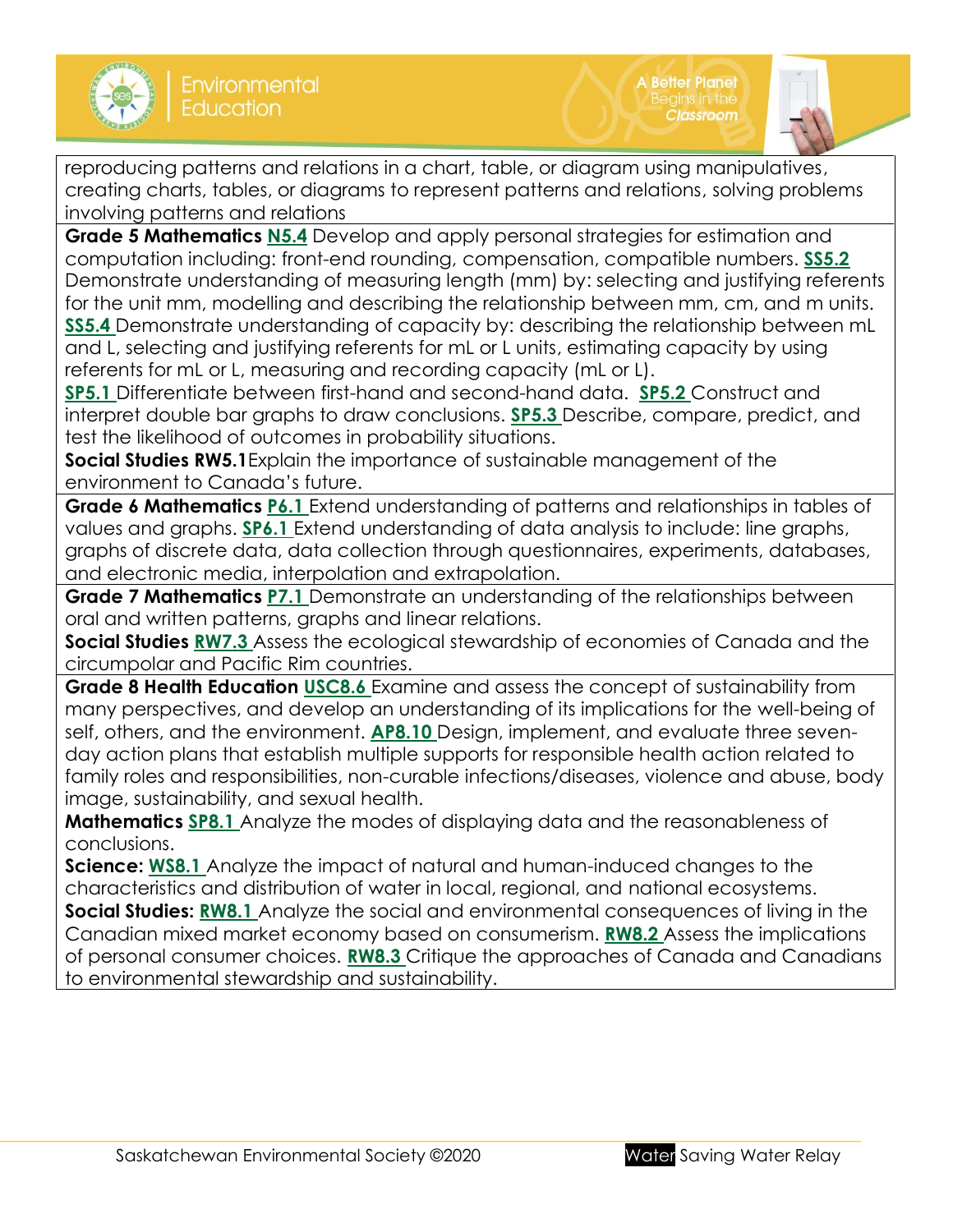

# **Water Cards (print one set and cut)**

| <b>Colossal Water Consumers</b>                                                                                                     | mL    | <b>Smart Water Savers</b>                                                                                                               | mL              |
|-------------------------------------------------------------------------------------------------------------------------------------|-------|-----------------------------------------------------------------------------------------------------------------------------------------|-----------------|
| ⊗ We wash hands while letting the<br>tap run.                                                                                       | 250mL | $\odot$ We wash our hands in a sink<br>half full of water, and do not let<br>the tap run.                                               | 125 mL          |
| ⊗ We wash even small amounts of<br>dishes using the dishwasher.                                                                     | 500mL | <b>We only use the dishwasher</b><br>when there is a full load of<br>dishes to wash, and we have a<br>water-saving dishwasher.          | 250mL           |
| ⊗ We wash our car using a hose and<br>liquid soap.                                                                                  | 500mL | © We wash the car with water<br>recycled from the laundry sink<br>and washing machine.                                                  | 0 <sub>mL</sub> |
| <sup>®</sup> We have showerheads and tub<br>faucets that leak.                                                                      | 500mL | © We use low flow showerheads<br>that save water when<br>showering.                                                                     | 125mL           |
| ⊗ We let the faucet run when<br>washing our dishes.                                                                                 | 325mL | © We fill the sink when washing<br>our dishes.                                                                                          | 250mL           |
| <sup>®</sup> We run the water while we are<br>rinsing vegetables instead of putting<br>some water in the sink.                      | 325mL | <sup>©</sup> We have drought tolerant<br>plants that require little water<br>and use water from the rain<br>barrel to water our plants. | 100mL           |
| $\odot$ Sometimes we stay in the shower for<br>over 20 minutes.                                                                     | 500mL | © We installed a low flow shower<br>head.                                                                                               | 250mL           |
| ⊗ We use a high-pressure hose to<br>clean the driveway, instead of<br>sweeping the dirt away.                                       | 500mL | © We water our lawn in the<br>coolest part of the day –<br>morning is best.                                                             | 100mL           |
| $\odot$ We flush every time we use the<br>bathroom, and often flush items down<br>the toilet such as bugs or clean toilet<br>paper. | 250mL | $\odot$ We flush only when necessary,<br>and never flush extra items<br>down the toilet. We also have<br>installed a low flush toilet.  | 125mL           |
| 8 We take long hot showers and let<br>the water run before showering.                                                               | 500mL | $\odot$ We take quick showers.                                                                                                          | 125mL           |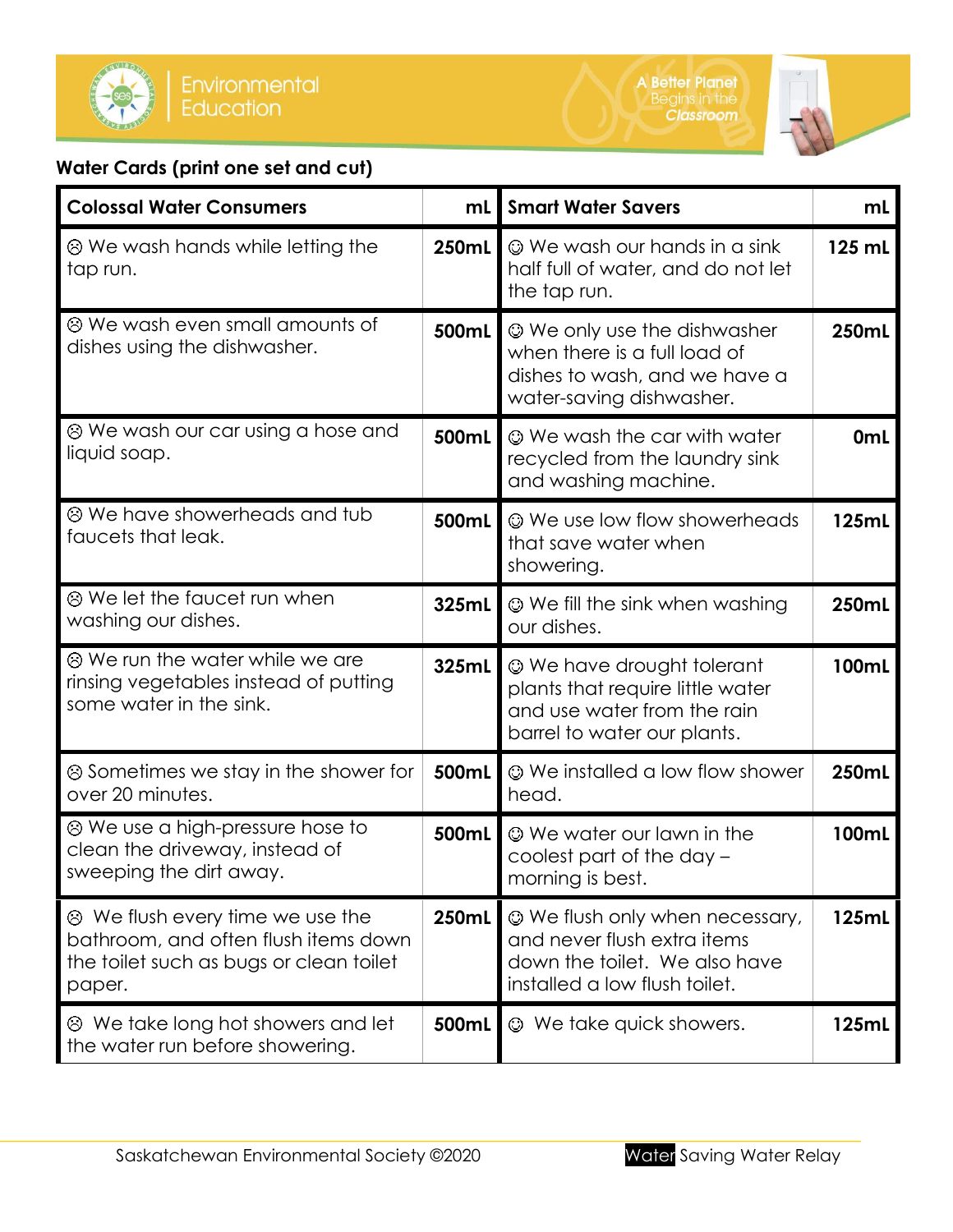



| ⊗ Sometimes we stay in the shower for<br>over 20 minutes.                                         | 500mL | © We installed a low flow shower<br>head.                                                               | <b>250mL</b>    |
|---------------------------------------------------------------------------------------------------|-------|---------------------------------------------------------------------------------------------------------|-----------------|
| ⊗ We drink cold water from the tap<br>and let the water run while doing so.                       | 250mL | © We keep cold water available<br>in the fridge to drink and avoid<br>running the tap constantly.       | 125mL           |
| $\odot$ We fill the tub up to the top when<br>we bath.                                            | 350mL | © We usually take short showers,<br>and do not fill the tub if we need<br>to take a bath.               | 125mL           |
| <sup>3</sup> We have showerheads and tub<br>faucets that leak.                                    | 500mL | © We use low flow showerheads<br>that save water when<br>showering.                                     | 125mL           |
| <sup>®</sup> We ignore dripping faucets<br>because it seems like such a small<br>amount of water. | 500mL | © We close dripping faucets<br>properly and fix leaking ones<br>immediately.                            | 0 <sub>mL</sub> |
| ⊗ We let the water run while brushing<br>our teeth.                                               | 250mL | © Our grass does not need<br>watering every day in the<br>summer, and we use a sprinkler<br>on a timer. | 100mL           |
| ⊗ We wash even small loads in the<br>washing machine, and do not adjust<br>the water levels.      | 500mL | © We use the washing machine<br>mainly for full loads and/or<br>adjust the water levels.                | 250mL           |
| ⊗ We water our grass every day in the<br>summer, and often leave the hose<br>running.             | 300mL | © We shut the tap off while<br>brushing our teeth and use a<br>glass of water for rinsing.              | 125mL           |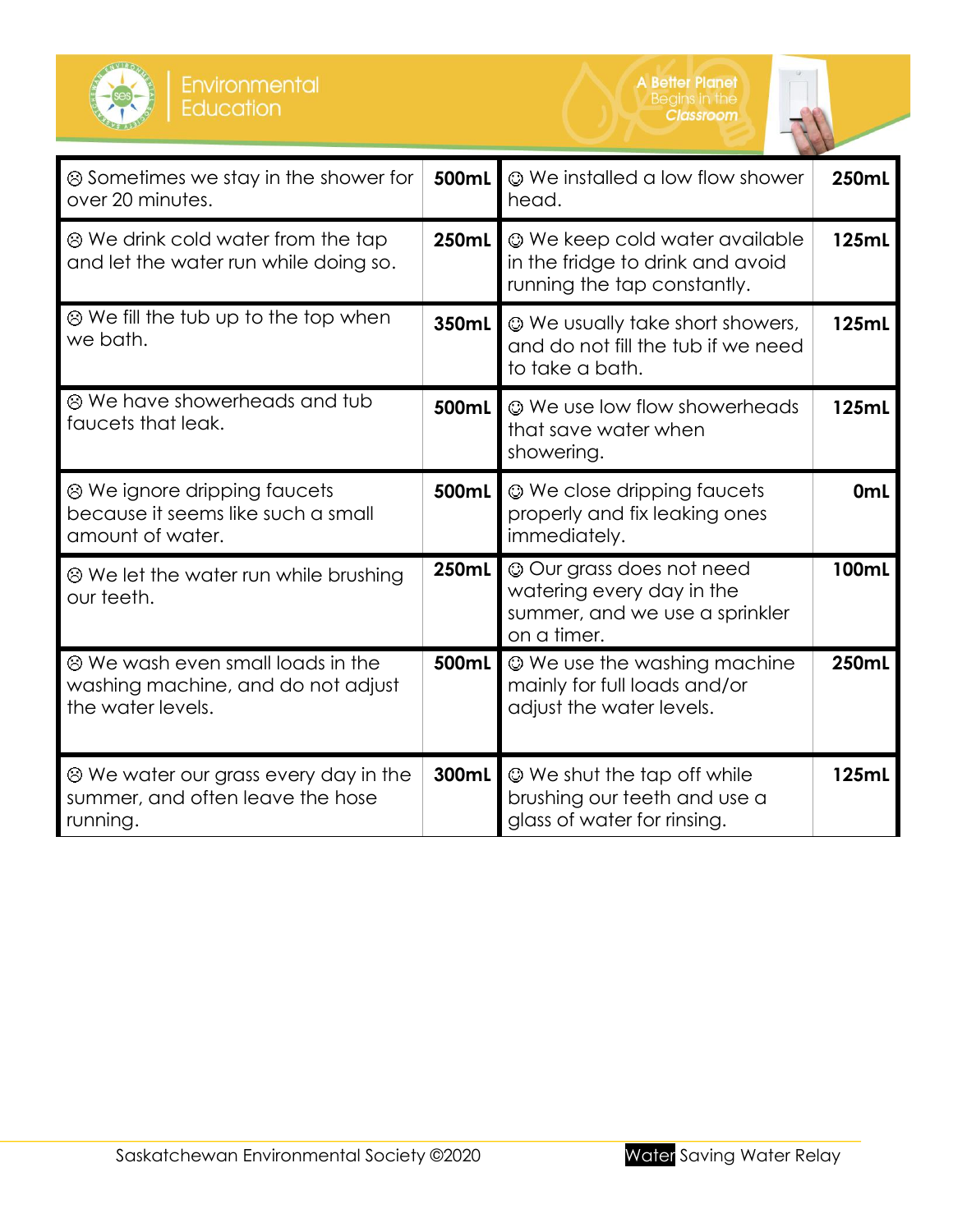



# **Water Chart**

| <b>Colossal Water Consumers</b>                                                                                                     | mL    | <b>Smart Water Savers</b>                                                                                                         | mL              |
|-------------------------------------------------------------------------------------------------------------------------------------|-------|-----------------------------------------------------------------------------------------------------------------------------------|-----------------|
| ⊗ We wash hands while letting the<br>tap run.                                                                                       | 250mL | $\odot$ We wash our hands in a sink<br>half full of water, and do not let<br>the tap run.                                         | 125 mL          |
| ⊗ We wash even small amounts of<br>dishes using the dishwasher.                                                                     | 500mL | <b>We only use the dishwasher</b><br>when there is a full load of<br>dishes to wash, and we have a<br>water-saving dishwasher.    | 250mL           |
| ⊗ We wash our car using a hose and<br>liquid soap.                                                                                  | 500mL | © We wash the car with water<br>recycled from the laundry sink<br>and washing machine.                                            | 0 <sub>mL</sub> |
| ⊗ We have showerheads and tub<br>faucets that leak.                                                                                 | 500mL | © We use low flow showerheads<br>that save water when<br>showering.                                                               | 125mL           |
| ⊗ We let the faucet run when<br>washing our dishes.                                                                                 | 325mL | $\odot$ We fill the sink when washing<br>our dishes.                                                                              | 250mL           |
| ⊗ We run the water while we are<br>rinsing vegetables instead of putting<br>some water in the sink.                                 | 325mL | <b>We have drought tolerant</b><br>plants that require little water<br>and use water from the rain<br>barrel to water our plants. | 100mL           |
| ⊗ Sometimes we stay in the shower<br>for over 20 minutes.                                                                           | 500mL | © We installed a low flow<br>shower head.                                                                                         | 250mL           |
| ⊗ We use a high-pressure hose to<br>clean the driveway, instead of<br>sweeping the dirt away.                                       | 500mL | © We water our lawn in the<br>coolest part of the day -<br>morning is best.                                                       | 100mL           |
| $\odot$ We flush every time we use the<br>bathroom, and often flush items down<br>the toilet such as bugs or clean toilet<br>paper. | 250mL | © We flush only when necessary,<br>and never flush extra items<br>down the toilet. We also have<br>installed a low flush toilet.  | 125mL           |
| ⊗ We take long hot showers and let<br>the water run before showering.                                                               | 500mL | $\odot$ We take quick showers.                                                                                                    | 125mL           |